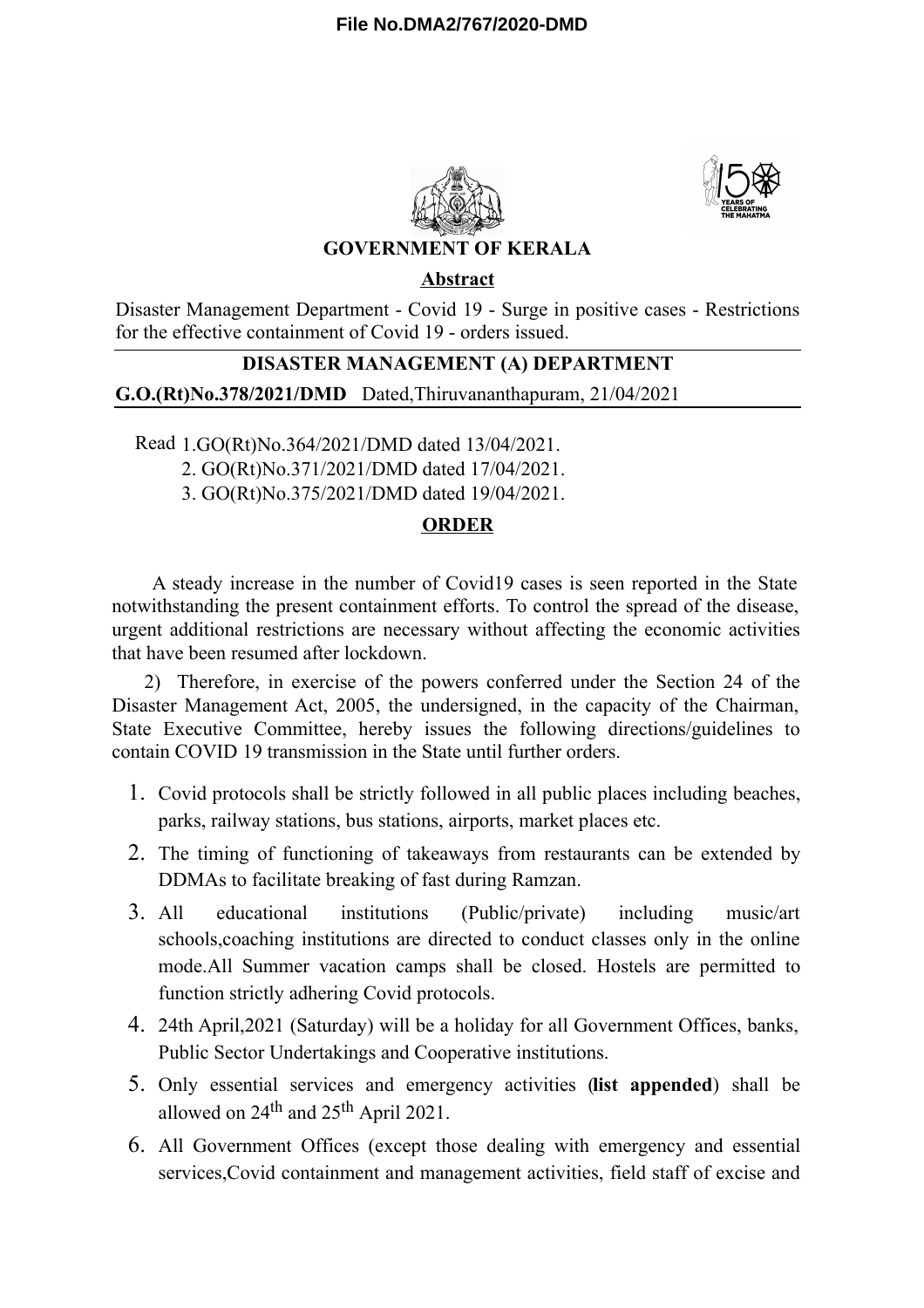#### **File No.DMA2/767/2020-DMD**

forest departments) to allow upto 50% staff on rotation basis to Work from Home. Such staff of Government offices without e-office facility shall be deployed for Covid duty as per duty roster prepared by the District Collectors.

- 7. All private offices/ organizations/institutions/companies shall function with minimal strength as far as possible on work from home basis.
- 8. No restrictions shall be binding on any staff deputed on Election, Examination or Covid duty .
- 9. Higher Secondary Examination scheduled on  $24<sup>th</sup>$  April will be conducted as planned.

(By order of the Governor) **DR. V P JOY CHIEF SECRETARY**

All Additional Chief Secretaries/ Principal Secretaries/ Secretaries

All Heads of Departments including State Police Chief The Commissioner, Land Revenue The Commissioner, Disaster Management All District Collectors All District Police Chiefs

The Member Secretary, KSDMA, Observatory Hills, Vikas Bhavan P.O, Thiruvananthapuram.

Health Department Web & New Media, I& PRD Stock File / Office Copy Copy to PS to Chief Minister PS to all Ministers Special Secretary to Chief Secretary PA to Principal Secretary (Revenue & DM)

> Forwarded /By order Reason: Approved<br>Section Officer Digitally signed by JAYACHANDRAN K P Date: 2021.04.21 19:38:45 IST Signature Not Verified